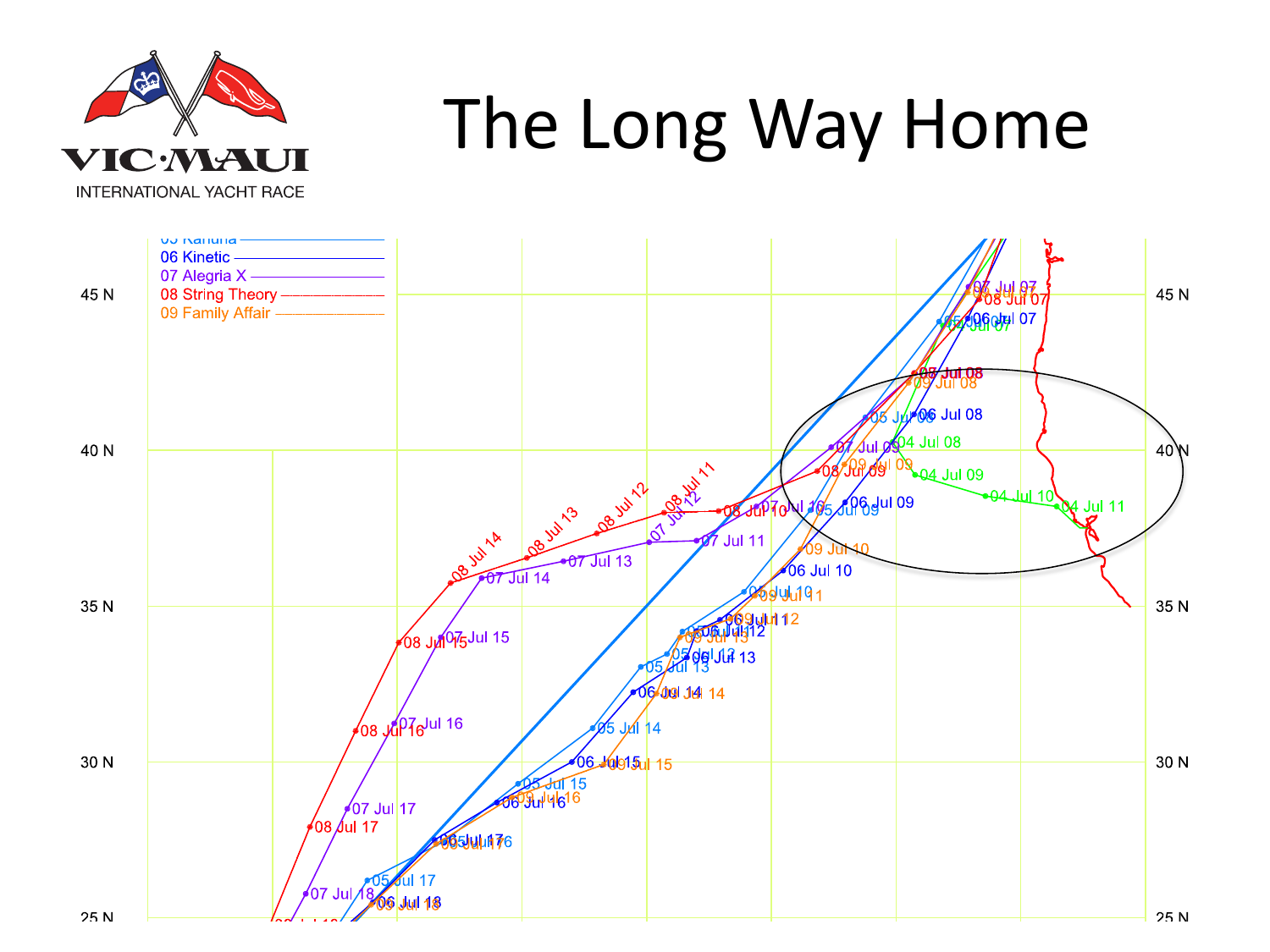

## Why Some Boats Don't Get to Maui 1

- Crew Preparedness
	- Lack of experience, training, or disclosure can lead to unexpected issues
	- Pre-existing medical conditions, debilitating seasickness, fear
- Hatch & Companionway Management
	- Simple, but surprising that boats don't take seriously
	- Issue is not downflooding, but comfort
	- Wet bunks & clothing, spoiled food, contaminated water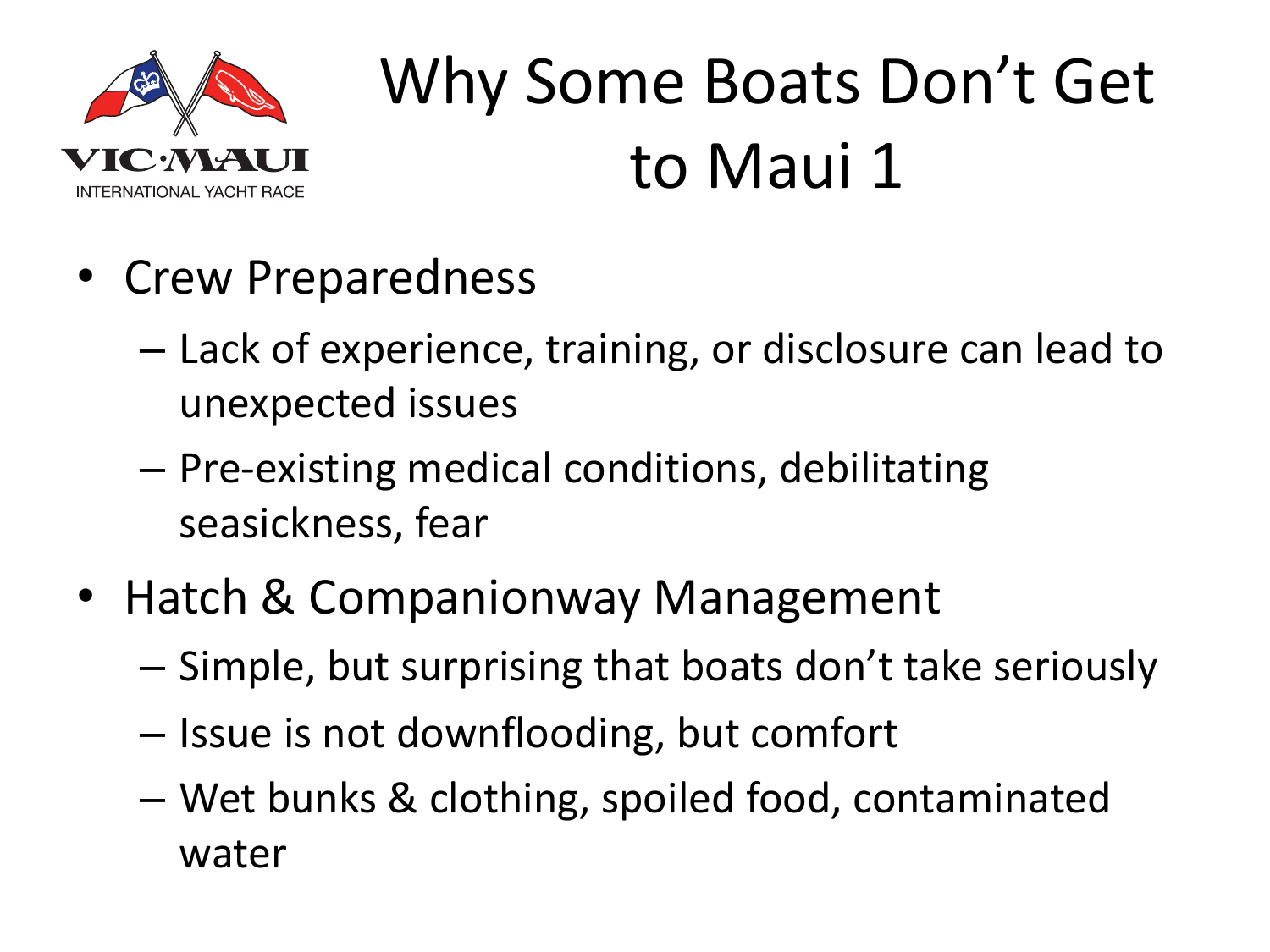

## Why Some Boats Don't Get to Maui 2

- Steering Failure
	- Mostly preventable with good inspection & maintenance
	- Rudder bearings, pulley attachments, quadrant crack
	- Know how to install spare cables
- Electrical failure
	- No electrical = no instruments, no watermaker, no fridge, compromised communications
	- Need to inspect all connections
	- Spare belts, batteries, alternators, voltage regulators
	- See hatch management